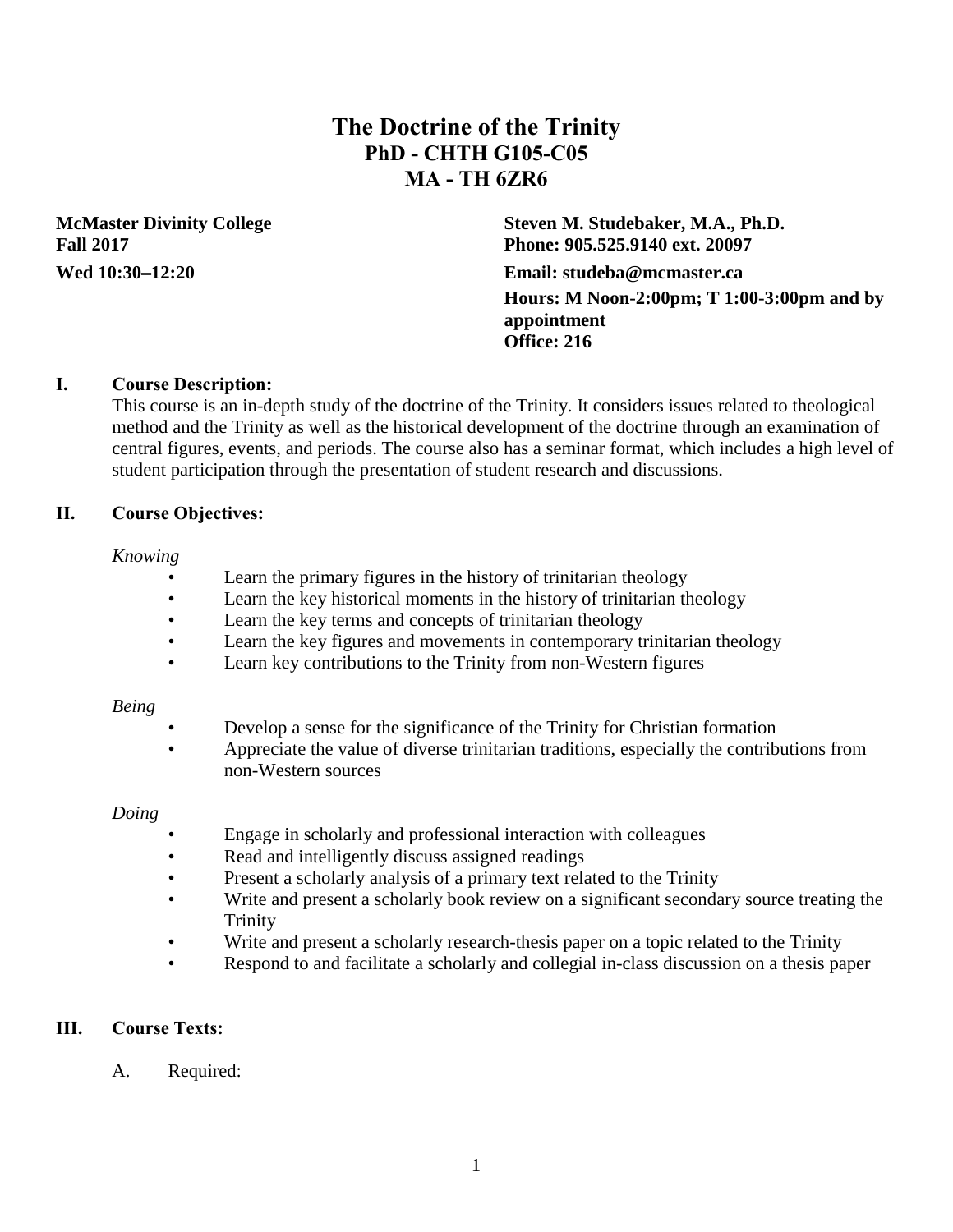- 1. Steven M. Studebaker, *From Pentecost to the Triune God: A Pentecostal Trinitarian Theology* (Grand Rapids: Eerdmans, 2012).
- 2. Each student should acquire and read a basic introductory text. Examples are:
	- Anne Hunt, *Trinity: Nexus of the Mysteries of Christian Faith*, Theology in Global Perspectives Series, ed. Peter C. Phan (Maryknoll: Orbis, 2005).
	- Veli-Matti Kärkkäinen, *The Trinity: Global Perspectives* (Louisville: Westminster John Knox, 2007).
- B. Reserve Readings:
	- This is a preliminary list; specifications will be given in class.

Thomas Aquinas, *Summa Theologiæ* (England: Blackfriars, 1964).

Augustine, *The Works of Saint Augustine: A Translation for the 21st Century*, ed. John E. Rotelle, vol. 5, *The Trinity*, ed. Edmund Hill (Brooklyn, N.Y.: New City Press, 1991).

Karl Rahner, *The Trinity*, trans. Joseph Donceel; intro. Catherine Mowry LaCugna (New York: Crossroad, 1998).

*Richard de Saint-Victor: La Trinité*, intro. and trans. Gaston Salet, *Sources Chrétiennes*, 63, ed. H. de Lubac and J. Daniélou (Paris: Editions du Cerf, 1959). An English translation is available.

Friedrich Schleiermacher, *The Christian Faith*, trans. and ed. H. R. Mackintosh and J. S. Stewart (Edinburgh: T & T Clark, 1928), 738–51 "Conclusion: The Divine Trinity."

# **IV. Course Performance Criteria:**

|           | Assignment                                                                        | Percent | Due Date                    |
|-----------|-----------------------------------------------------------------------------------|---------|-----------------------------|
| А.        | Primary Text Analysis and Presentation                                            | 15%     | Day of presentation         |
| <b>B.</b> | <b>Book Review and Presentation</b>                                               | 15%     | Day of presentation         |
| C.        | <b>Response and Facilitation</b>                                                  | 10%     | Day of presentation         |
| D.        | Thesis Paper and Presentation<br>Presentation<br>(20%)<br>2.<br>$(40\%)$<br>Paper | 60%     | One week after presentation |
| E.        | Participation:                                                                    | Χ       | Wed 10:30–12:20             |

Total: 100%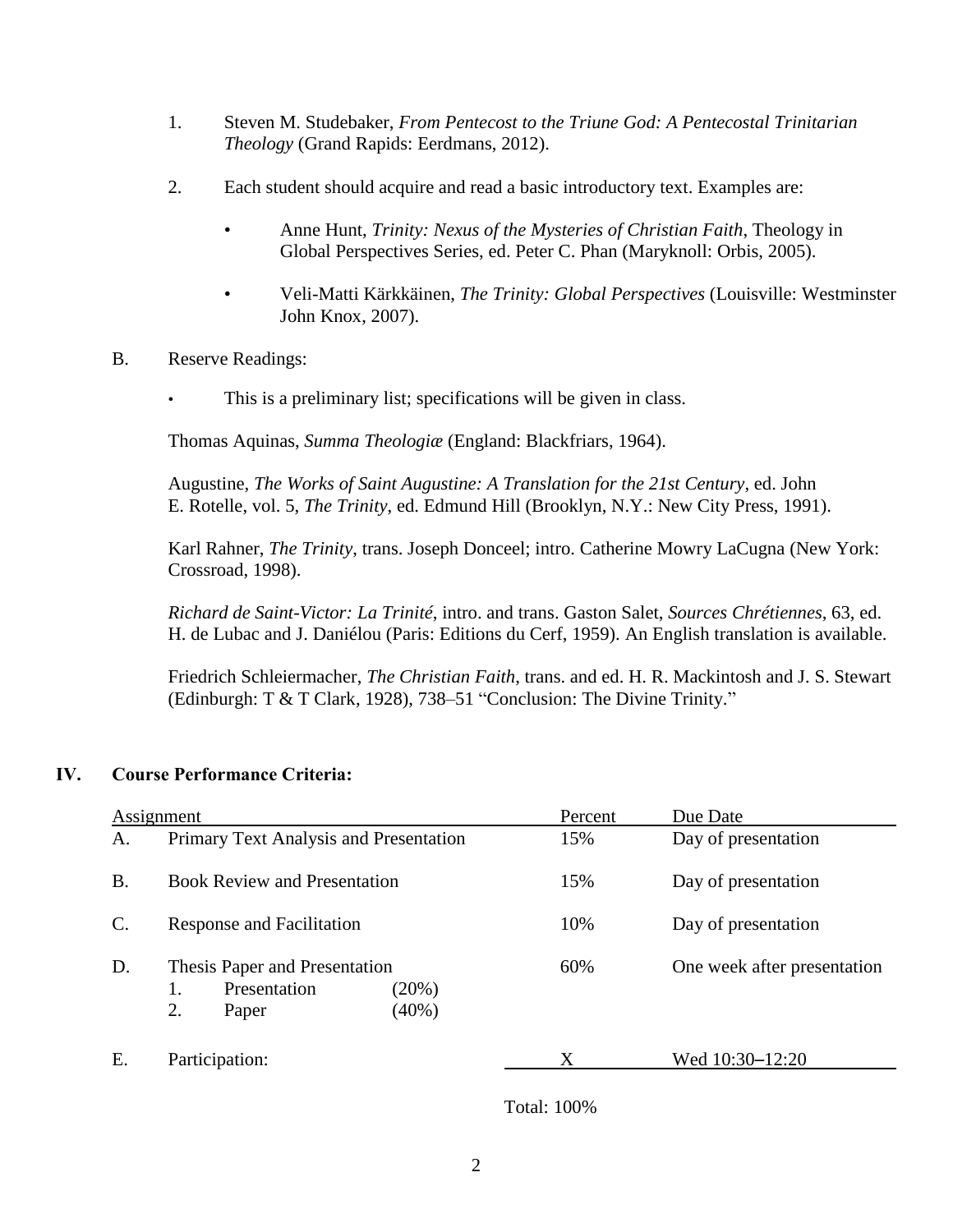# **V. Assignment Descriptions:**

- A. Primary Text Analysis and Presentation:
	- 1. Purpose: Sharpen your skills in the close reading and interpretation of primary texts.
	- 2. Select a significant primary text (several shorter selections are also acceptable).
	- 3. Present an analysis of and lead a discussion on the text(s) for the class. The presentation identifies the thesis, logic, arguments, key Scriptures, philosophical assumptions, etc. and discusses significant secondary scholarship on the piece. Discussion questions should guide the interaction on the text through the above elements.

A sample outline is:

- a. Theological and historical context of and influences on the writing
- b. Thesis
- c. Outline of the content
- d. Critical analysis—does the content support the thesis, is the content consistent, advance a new perspective, etc.?
- e. Statement of the text's contribution to the doctrine of the Trinity and your research
- 4. Guidelines:
	- a. Class presentation and discussion: 15–20 minutes.
	- b. Handouts are usually helpful.
	- c. Written submission: 2–3 page outline that includes:
		- Brief summary of the content and analysis of the text
		- Bibliography with critical edition(s), scholarly translations (where appropriate), and key secondary literature on the writing(s) and figure.
- 5. Possible sources:
	- Augustine, *The Trinity* books 4, 5, and 15
	- Gregory of Nyssa, *On "Not Three Gods," On the Holy Spirit* (Good background reading: Lewis Ayres, *Nicaea and Its Legacy* and *Augustine and the Trinity*)
	- Richard of St. Victor, *The Trinity*, book three
	- Aquinas, *Summa Theologiæ* 1a.27-30, 34-38, and 43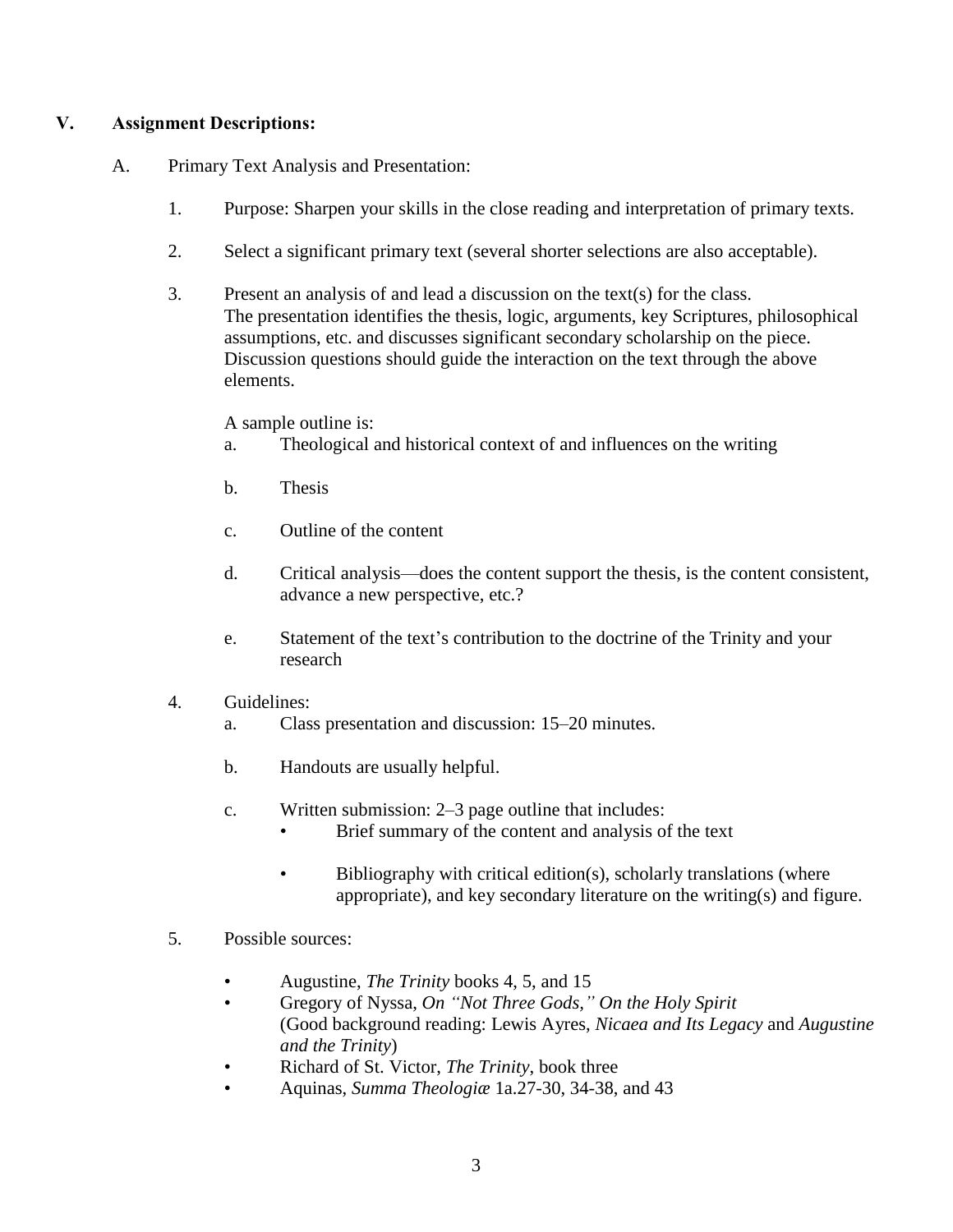- B. Book Review:
	- 1. Purpose: develop the ability to comprehend and analyze secondary scholarship in a field of study.
	- 2. Description:
		- a. Write and present in class a review of a book on a topic related to the course.
		- b. You are encouraged to write the review on a book that you will use in the thesis paper.
	- 3. Format:
		- a. Length: 750–800 words. Double-spaced, 12 point Times New Roman font.
		- b. A review should include the following elements:
			- 1) Contextualization: first book of its kind, a new study on Paul's theology of Trinity, reflects a tradition or school of thought, etc.?
			- 2) Statement of the thesis.
			- 3) Description of the content and its relationship to the thesis; does it support the thesis?
			- 4) Critical analysis: fairly point out the strengths and weaknesses.
			- 5) Statement of the book's value and suitable audience(s).
			- 6) Although not included in a review for publication, please include a statement expressing the book's usefulness for your area of research (if used for the paper).
	- 4. Presentation:
		- a. Provide . . .
			- 1) A summary of the book's thesis and argument
			- 2) A summary of your assessment of the above
			- 3) A statement about the role it plays in your research.
		- b. Invite and lead discussion of the review
		- c. Time: 20–30 minutes.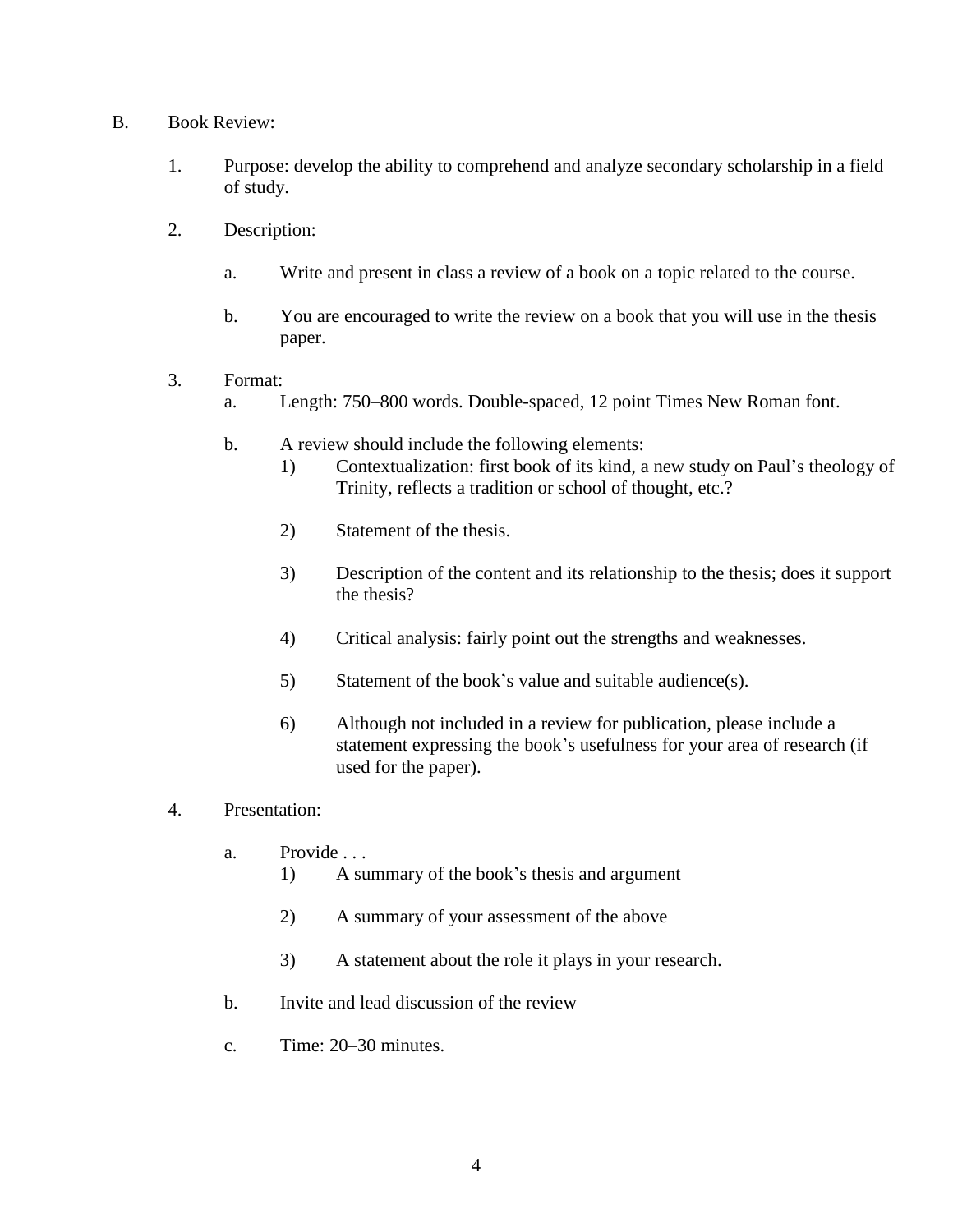- 5. Possible sources:
	- Friedrich Schleiermacher
	- Karl Barth
	- Karl Rahner
	- John Zizioulas (Eastern Orthodox)
	- Catherine Mowry LaCugna
	- Jürgen Moltmann
	- Wolfhart Pannenberg
	- David Coffey
	- Also see Kärkkäinen, *The Trinity: Global Perspectives* for figures in contemporary trinitarian theology
- C. Facilitation of Presentation and Discussion:
	- 1. Purpose: Provide professional experience moderating academic presentations and discussions.
	- 2. Description: Each student *prepares a critique* and *facilitates a discussion* of a thesis paper presentation.
	- 3. The critique:
		- a. Remember to be charitable; it is not only Christian, but since academia is a small guild, it is also self-preservation.
		- b. Critical (includes highlighting and discussing problems *and* strengths): The critique should explore the following sorts of issues:
			- Does the paper have a thesis?
			- Does the content develop and support the thesis?
			- Does it use appropriate primary sources?
			- Does it interact with the relevant secondary literature?
		- c. Time and discussion management:
			- You should keep the presentation to time limit and effectively manage student discussion (do not let one person dominate the interaction; move on to a new issue if discussion begins to go off on tangents and chase rabbit trails).
			- Endeavor to elicit comments from all people present.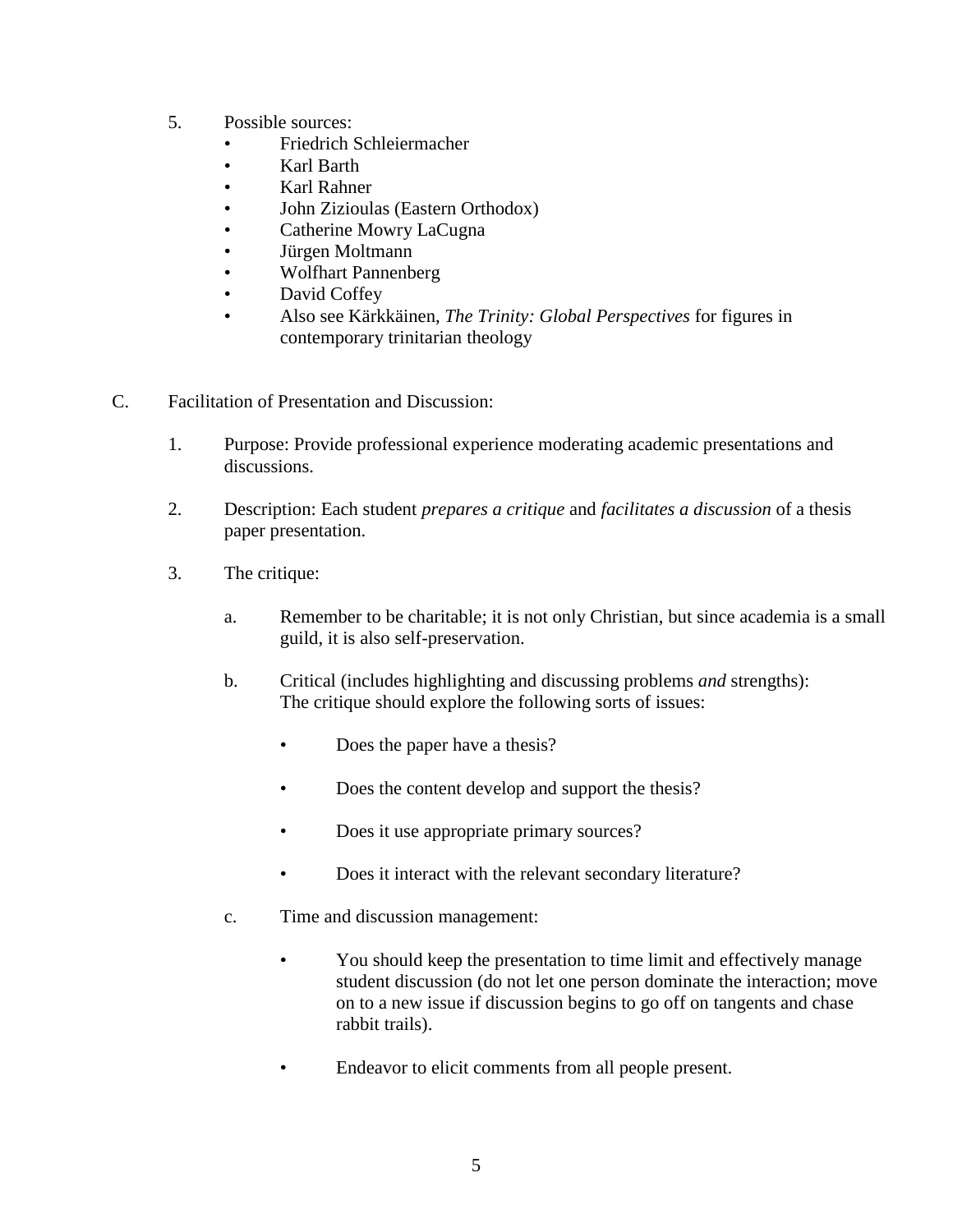- 4. Guidelines:
	- a. The paper presentation is 15 minutes. The facilitation is 10 minutes. Together, the paper and facilitation take twenty-five minutes of a course session.
	- b. The presentation and discussion typically includes the following items:
		- 1) Presenter briefly summarizes paper's thesis and argument and offers any retractions, developments, and corrections.
		- 2) Facilitators response: You can go through point by point as a monologue or start by raising and offering your thoughts on the paper's primary contributions and arguments and invite discussion based on your remarks and interaction with the presenter and then so forth through the rest of the points you have identified.
	- c. A written submission is not required, but is encouraged as it may be beneficial to other students in the course.
- D. Thesis Paper and Presentation (final paper due one week after class presentation):
	- 1. Purpose: Provide experience writing academic conference and journal article length theological papers and gain professional experience presenting academic papers similar to that performed at academic conferences.
	- 2. Description: Each student writes and presents a thesis paper on a topic related to the topic of the course. I encourage you to investigate the issue from the perspective of your discipline and area(s) of research interest—e.g., the Trinity and Ecclesiology and the Trinity in the Synoptics.
	- 3. Students are encouraged to use the class as an opportunity to work on papers they can present at academic societies and/or submit for publication to academic journals.
	- 4. Guidelines:
		- Provide a copy of the paper (rough, but not incoherent draft) to students and professor *one week before presentation*.
		- Submit final copy of the paper *one week after class presentation*
		- Length: 15–20 pages or 6,000–7,000 words.
		- Style: conform to MDC Style Guide found on the website (please use footnotes and include a bibliography of sources cited in the paper).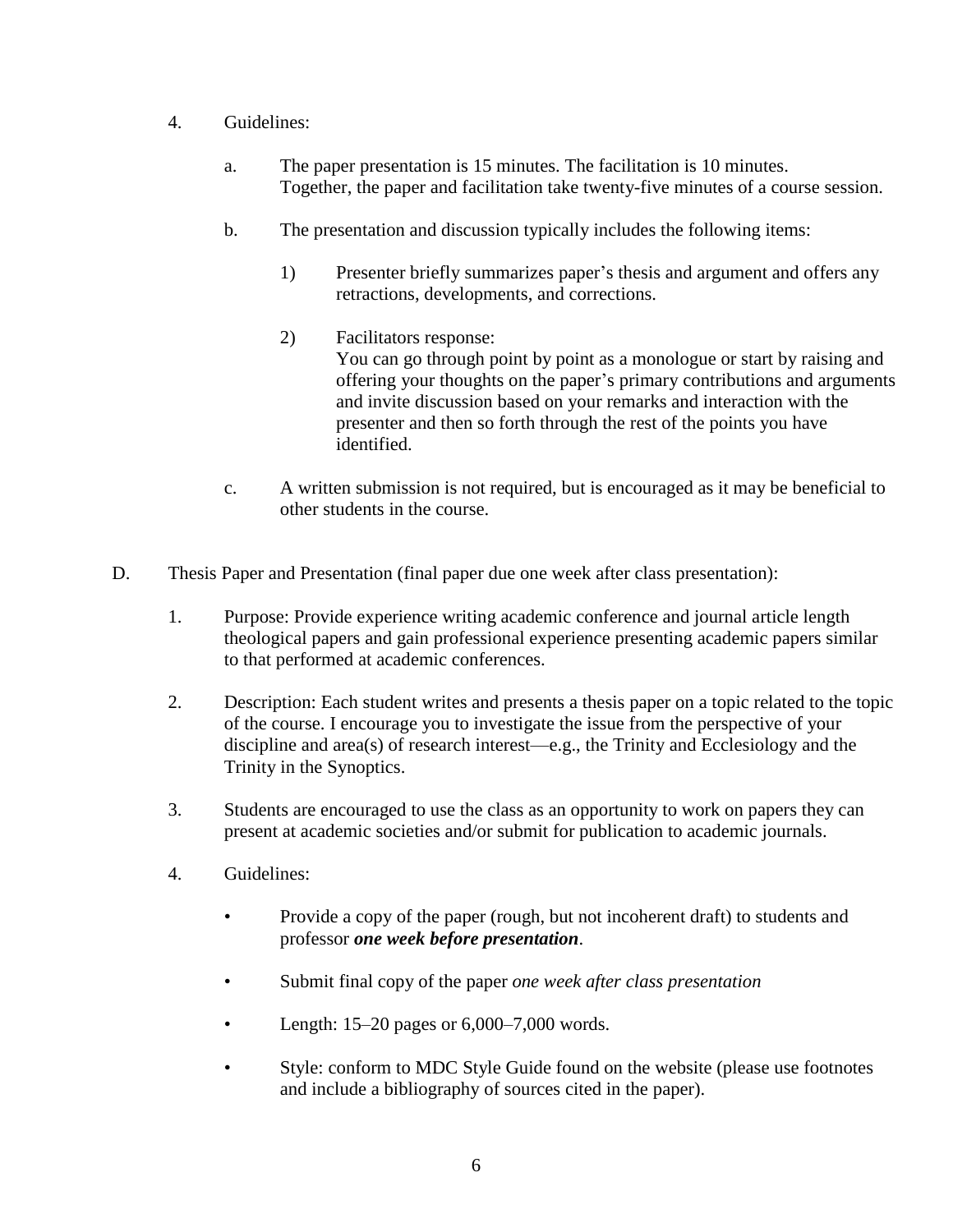# **VI. Lecture Outline (***tentative***):**

| Week                    | Date  | <b>Lecture Topics &amp; Discussions</b>                                                                                                                  | <b>Primary Text and</b><br><b>Book Review</b><br><b>Presentations</b> |  |
|-------------------------|-------|----------------------------------------------------------------------------------------------------------------------------------------------------------|-----------------------------------------------------------------------|--|
| 1                       | 9/13  | Introduction to the Course<br>I. The Trinity & Theological Method<br>Reading:<br>• Coffey, Deus Trinitas, 9-45 (if available)<br>· Studebaker, chapter 1 | • Select a text for the<br>primary text and book<br>review            |  |
| $\boldsymbol{2}$        | 9/20  | Cont. Trinity & Theological Method<br><b>II. Biblical Trinitarian Theology</b><br>Reading: Studebaker, chapter 2                                         |                                                                       |  |
| 3                       | 9/27  | <b>Cont. Biblical Trinitarian Theology</b>                                                                                                               |                                                                       |  |
| $\overline{\mathbf{4}}$ | 10/4  | III. Historical & Contemporary Trinitarian Theology<br>A. Eastern and Western<br>Reading: Studebaker, chapter 3                                          | Primary Texts (15-20 min)<br>1. Primary text:<br>2. Primary text:     |  |
| 5                       | 10/11 | <b>Reading Week</b>                                                                                                                                      |                                                                       |  |
| 6                       | 10/18 | B. Evangelical & Reformed<br>Reading: Studebaker, chapter 4                                                                                              | 4. Primary text:<br>3. Primary text:                                  |  |
| 7                       | 10/25 | C. Pentecostal Trinitarian Theology<br>Reading: Studebaker, chapter 5                                                                                    |                                                                       |  |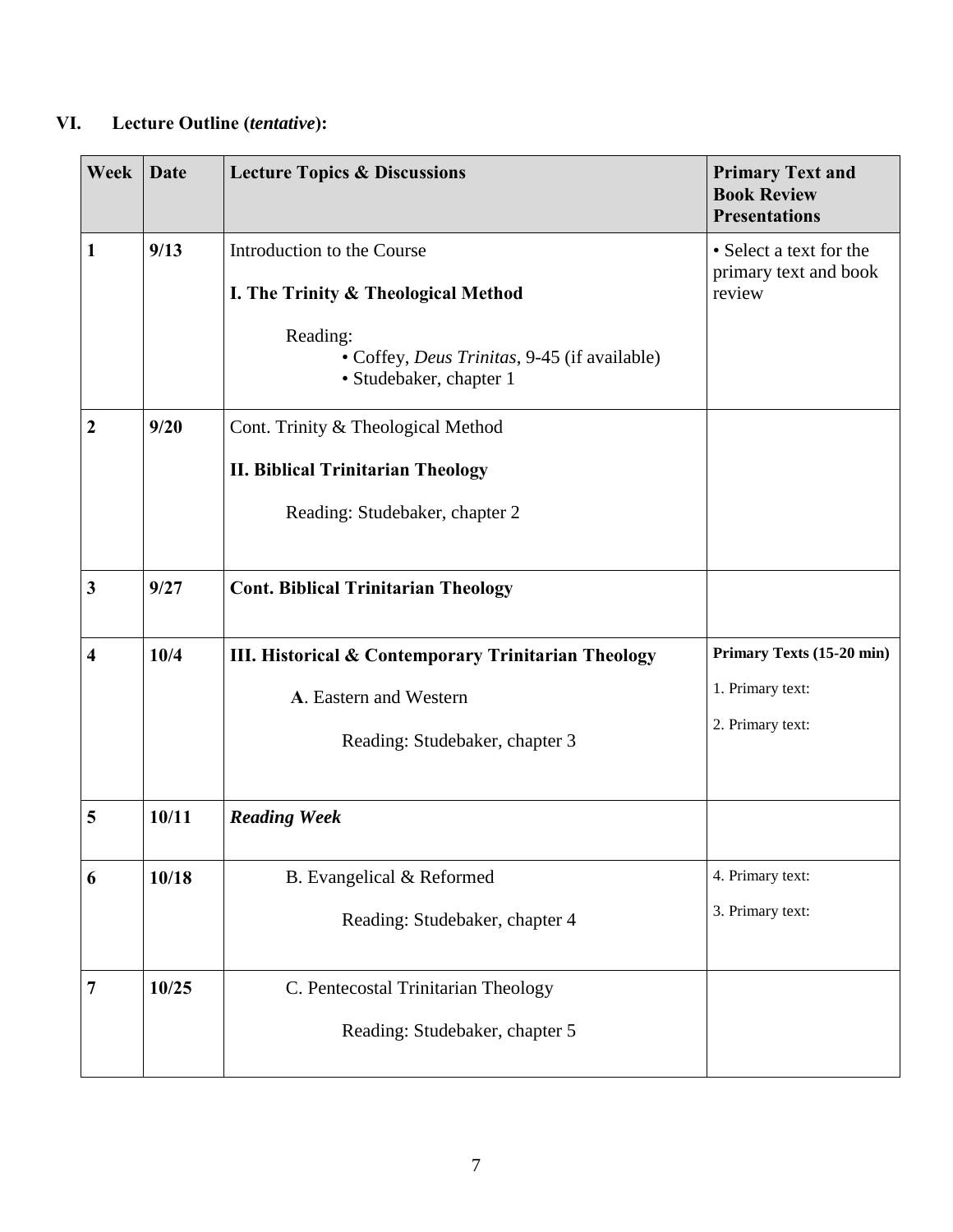| 8  | 11/1   | C. Pentecostal cont.                 |                    | <b>Book Reviews (15-20 min)</b> |
|----|--------|--------------------------------------|--------------------|---------------------------------|
|    |        |                                      |                    | 1. Review:                      |
|    |        |                                      |                    | 2. Review:                      |
| 9  | 11/8   | D. The Trinity & Religious Pluralism | 3. Review:         |                                 |
|    |        | Reading: Studebaker, chapter 6       |                    |                                 |
|    |        |                                      | 4. Review:         |                                 |
|    |        |                                      |                    |                                 |
| 10 | 11/15  | · Studebaker @ ETS                   |                    |                                 |
| 11 | 11/22  | <b>E. The Trinity and Creation</b>   |                    |                                 |
|    |        | Reading: Studebaker, chapter 7       |                    |                                 |
|    |        |                                      |                    |                                 |
| 12 | 11/29  |                                      |                    |                                 |
|    |        | <b>Student Papers</b>                |                    |                                 |
|    |        | Paper                                | <b>Facilitator</b> |                                 |
|    |        | Name<br>$\mathbf{1}$                 | Name               |                                 |
|    |        | $\overline{2}$<br>Name               | Name               |                                 |
|    |        |                                      |                    |                                 |
| 13 | $12/6$ |                                      |                    |                                 |
|    |        | Paper<br>$\overline{3}$<br>Name      | <b>Facilitator</b> |                                 |
|    |        |                                      | Name               |                                 |
|    |        | Name<br>$\overline{4}$               | Name               |                                 |
|    |        |                                      |                    |                                 |
| 14 | 12/13  | Conclusion                           |                    |                                 |
|    |        | Student evaluations                  |                    |                                 |

# **VII. Policies:**

A. Textbook Purchase:

All required textbooks for this class are available from the College's book, Room 145, McMaster Divinity College. Texts may be purchased on the first day of class. For advance purchase, you may contact READ On Bookstores, 304 The East Mall, Suite 100, Etobicoke, ON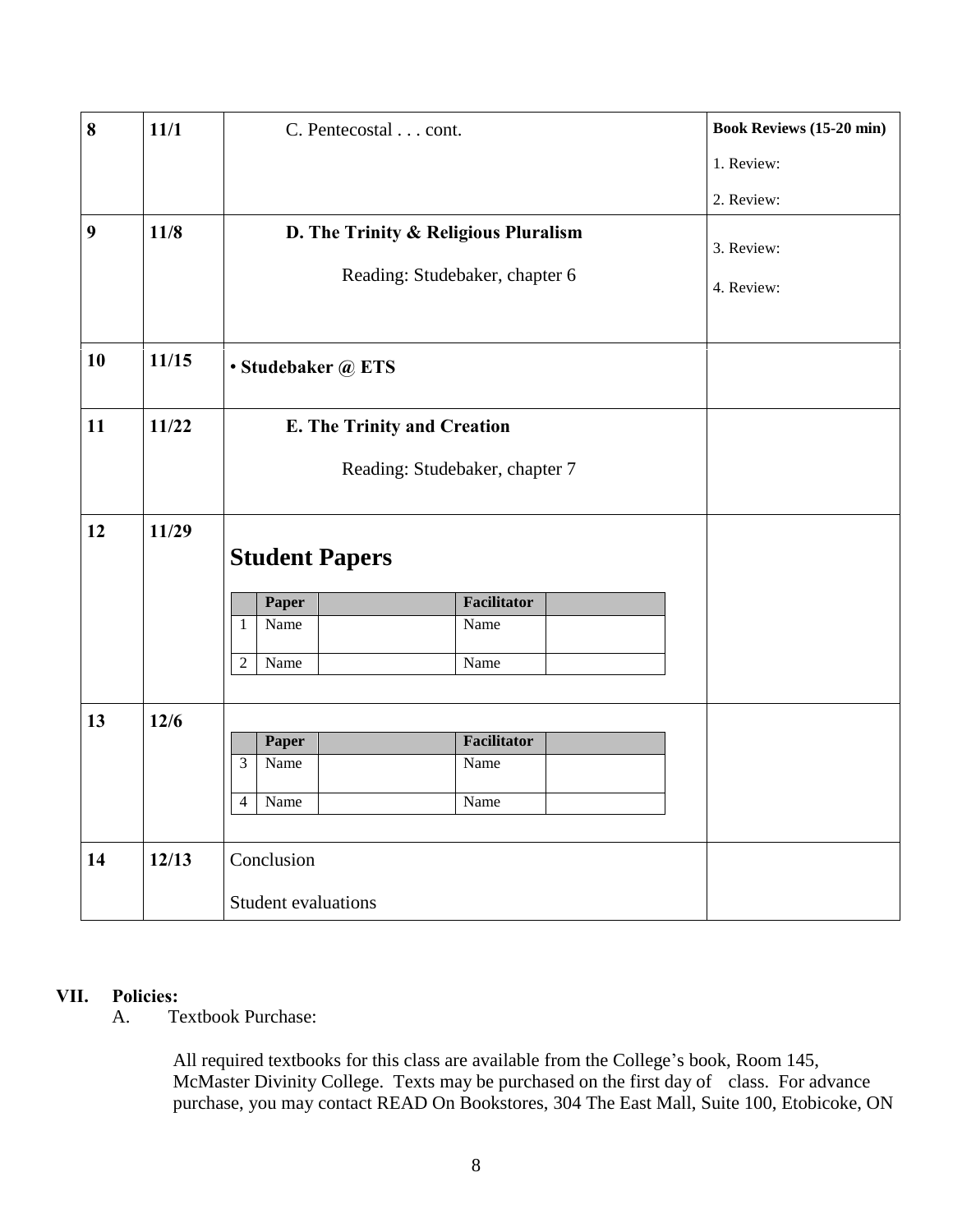M9C 5K1: phone 416-620-2934; fax 416-622-2308; e-mail [books@readon.ca.](mailto:books@readon.ca) Other book services may also carry the texts.

B. Academic Honesty:

Academic dishonesty is a serious offence that may take any number of forms, including plagiarism, the submission of work that is not one's own or for which previous credit has been obtained, and/or unauthorized collaboration with other students. Academic dishonesty can result in severe consequences, e.g., failure of the assignment, failure of the course, a notation on one's academic transcript, and/or suspension or expulsion from the College.

Students are responsible for understanding what constitutes academic dishonesty. Please refer to the Divinity College Statement on Academic Honesty ~ <http://www.mcmasterdivinity.ca/programs/rules-regulations>

C. Gender Inclusive Language:

McMaster Divinity College uses inclusive language for human beings in worship services, student written materials, and all of its publications. In reference to biblical texts, the integrity of the original expressions and the names of God should be respected. The NRSV and TNIV are examples of the use of inclusive language for human beings. It is expected that inclusive language will be used in chapel services and all MDC assignments.

D. Style:

All stylistic considerations (including but not limited to questions of formatting, footnotes, and bibliographic references) must conform to the McMaster Divinity College Style Guidelines for Essays and Theses

<http://www.mcmasterdivinity.ca/sites/default/files/documents/mdcstyleguide.pdf> Failure to observe appropriate form will result in grade reductions.

# **VIII. Late-Assignment and Exam Policy:**

- A. Assignments are due at the beginning of class on the date specified in the syllabus.
- B. Students take exams on the date and at the time scheduled in the syllabus.
- C. Late assignments are reduced five percentage points for each day late (e.g., if the grade is 90 and it is one day late [after the beginning of class equals one day late], the grade will be reduced to 85).
- D. Assignments and exams will be accepted without penalty after the specified date in the syllabus **only** in the case of an excused absence. If a student misses an exam or assignment submission due to a reason that he/she believes is excusable, then he/she must notify the instructor and schedule an exam date and/or late-assignment submission date within twenty-four hours of the beginning of the missed class session.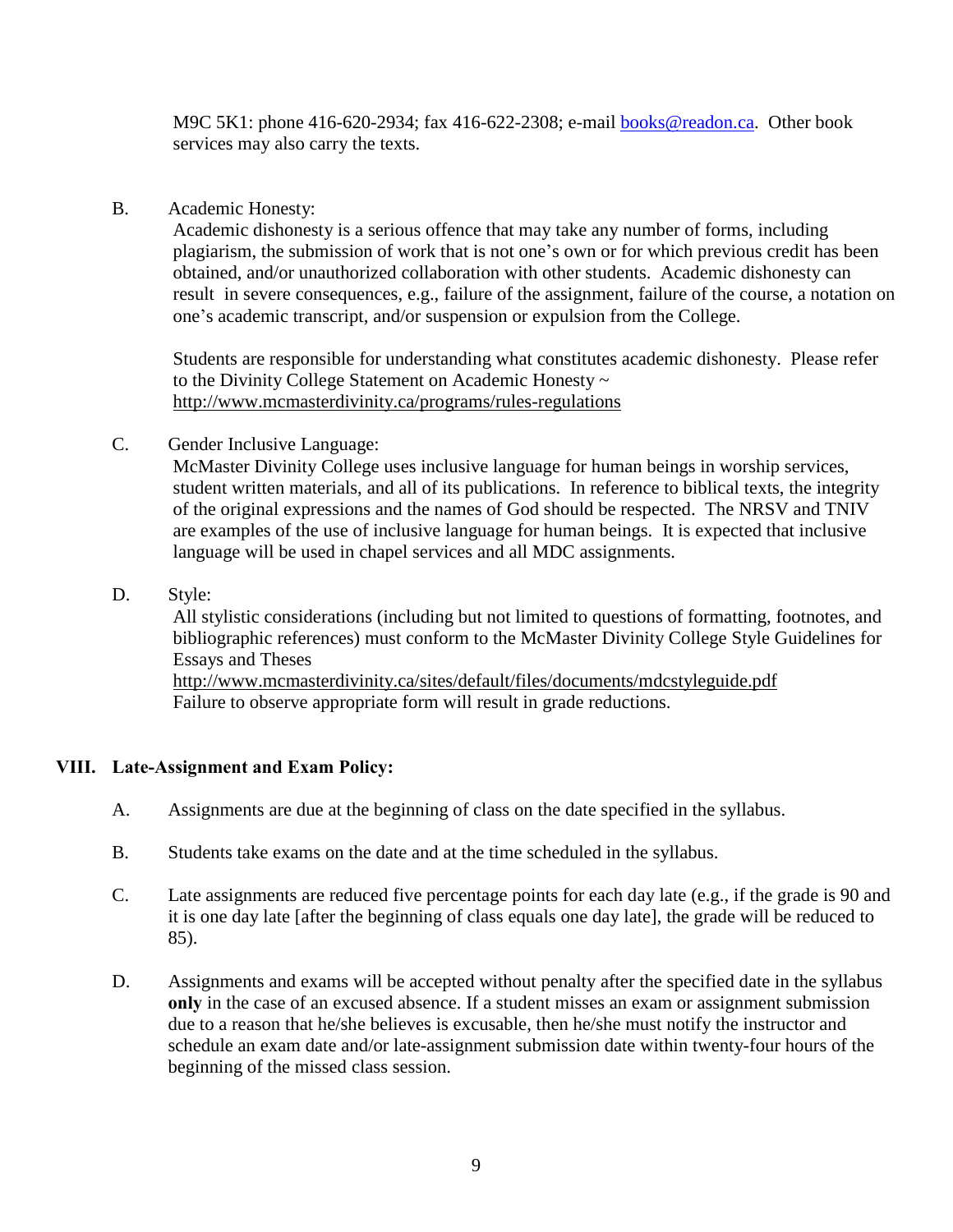E. Assignments and exams will not be accepted late on the basis of the student's involvement with school-approved activities. If you are not able to be in class for an exam or assignment submission, then you must pre-arrange with the instructor to take the exam and/or submit the assignment before the scheduled date in the syllabus.

**Please Note:** This syllabus is the property of the instructor and is prepared with currently available information. The instructor reserves the right to make changes and revisions up to and including the first day of class.

### **IX. Bibliography:**

The bibliography is not exhaustive, but should provide an entry point for literature on the doctrine of the Trinity.

### **Select primary sources:**

Aquinas, Thomas. *Summa Theologiæ*. England: Blackfriars, 1964.

- Augustine, Aurelius. *De Trinitate Libri XV (Libri XIII-XV)*, ed. W. J. Mountain and Rev. Glorie. Corpus Christianorum Series Latina 50A. Turnholti: Typographi Brepols Editores Pontificii, 1968.
- \_\_\_\_\_. *The Fathers of the Church: A New Translation*. Vol. 1, *St. Augustine: Letters*. Trans. Wilfrid Parsons. New York: Fathers of the Church, 1951.
- \_\_\_\_\_. *The Fathers of the Church: A New Translation*. Vol. 4, *St. Augustine: Letters*. Trans. Wilfrid Parsons. New York: Fathers of the Church, 1955.
- \_\_\_\_\_. *The Fathers of the Church: A New Translation*. Vol. 18, *St. Augustine: Letters*. Vol. 2. Trans. Wilfrid Parsons. 1953. Reprint, New York: Fathers of the Church, 1966.
- \_\_\_\_\_. *The Fathers of the Church*. Vol. 70, *St. Augustine: Eighty-Three Different Questions*. Trans. David L. Mosher. Washington, D. C.: The Catholic University of America Press, 1982.
- \_\_\_\_\_. *The Fathers of the Church: A New Translation*. Vol. 79, *St. Augustine: Tractates on the Gospel of John 11-27*. Trans. John W. Rettig. Washington, D.C.: Catholic University Press of America, 1988.
- \_\_\_\_\_. *The Works of Saint Augustine: A Translation for the 21st Century*. Ed. John E. Rotelle. Vol. 4, *Sermons on the New Testament (part 3), Sermons 51-94*. Trans. Edmund Hill. Brooklyn, N.Y: New City Press, 1991.
- \_\_\_\_\_. *The Works of Saint Augustine: A Translation for the 21st Century*. Ed. John E. Rotelle. Vol. 5, *The Trinity*. Ed. Edmund Hill. Brooklyn, N.Y.: New City Press, 1991.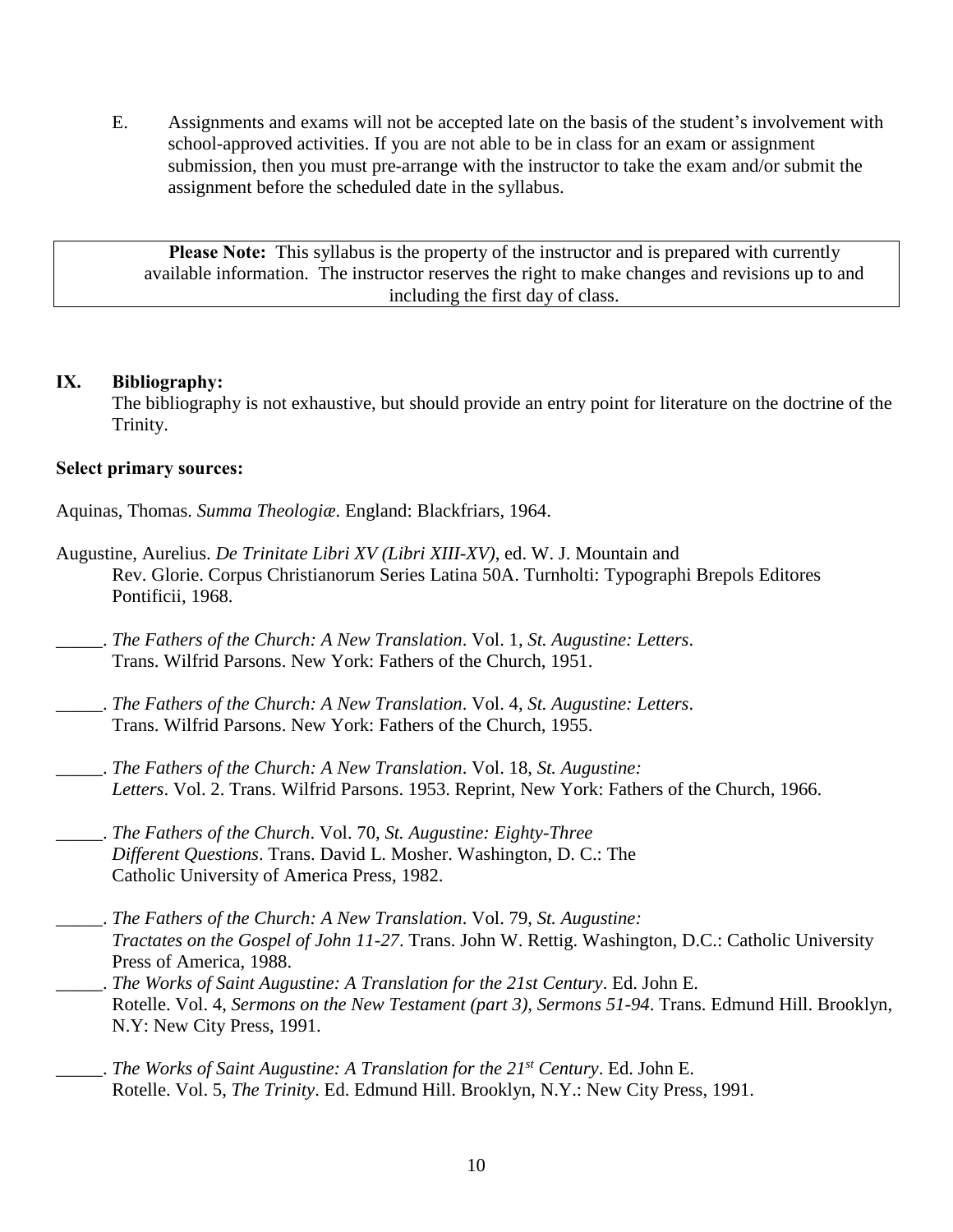- *Richard de Saint-Victor: La Trinité*. Intro. and trans. Gaston Salet. *Sources Chrétiennes*, 63, ed. H. de Lubac and J. Daniélou. Paris: Editions du Cerf, 1959.
- *Saint Ambrose: Theological and Dogmatic Works*. Trans. Roy J. Deferrari. Vol. 44, *The Fathers of the Church: A New Translation*. Washington, D.C.: Catholic University of America Press, 1963.
- Schaff, Philip, ed. *A Select Library of Nicene and post-Nicene Fathers of the Christian Church (second series)*. 14 vols. Grand Rapids: Eerdmans, 1956-.
- \_\_\_\_\_. *The Creeds of Christendom: With a History and Critical Notes*. 3 vols. 6th ed. and rev. ed. 1931. Reprint, Grand Rapids: Baker, 1998.

### **Secondary Sources:**

- Ayres, Lewis. *Nicaea and Its Legacy: An Approach to Fourth-Century Trinitarian Theology* (New York: Oxford University Press, 2004).
- \_\_\_\_\_. "On not Three People: The Fundamental Themes of Gregory of Nyssa's Trinitarian Theology as seen in *To Ablabius: On not Three Gods*." *Modern Theology* 18 (2002): 445-474.
- \_\_\_\_\_. "'Remember that You are Catholic' (serm. 52.2): Augustine on the Unity of the Triune God." *Journal of Early Christian Studies* 8 (2000): 39-82.
- \_\_\_\_\_. "The Fundamental Grammar of Augustine's Trinitarian Theology." In *Augustine and His Critics: Essays in Honor of Gerald Bonner*, ed. Robert Dodaro and George Lawless, 51-76. New York: Routledge, 2000.
- Babcock, William S. "A Changing of the Christian God: The Doctrine of the Trinity in the Seventeenth Century." *Interpretation* 45 (1991): 133-146.
- Badcock, Gary D. *Light of Truth and Fire of Love: A Theology of the Holy Spirit*. Grand Rapids: Eerdmans, 1997.
- Barnes, Michel René. "Augustine in Contemporary Trinitarian Theology." *Theological Studies* 56 (1995): 237- 250.
- \_\_\_\_\_. "De Régnon Reconsidered." *Augustinian Studies* 26 (1995): 51-79.
- \_\_\_\_\_. "Divine Unity and the Divided Self: Gregory of Nyssa's Trinitarian Theology in its Psychological Context." *Modern Theology* 18 (2002): 475-496.
- \_\_\_\_\_. "One Nature, One Power: Consensus Doctrine in Pro-Nicene Polemic." In *Studia Patristica*, vol. 29, ed. Elizabeth A. Livingstone, 205-223. Leuven: Peeters, 1997.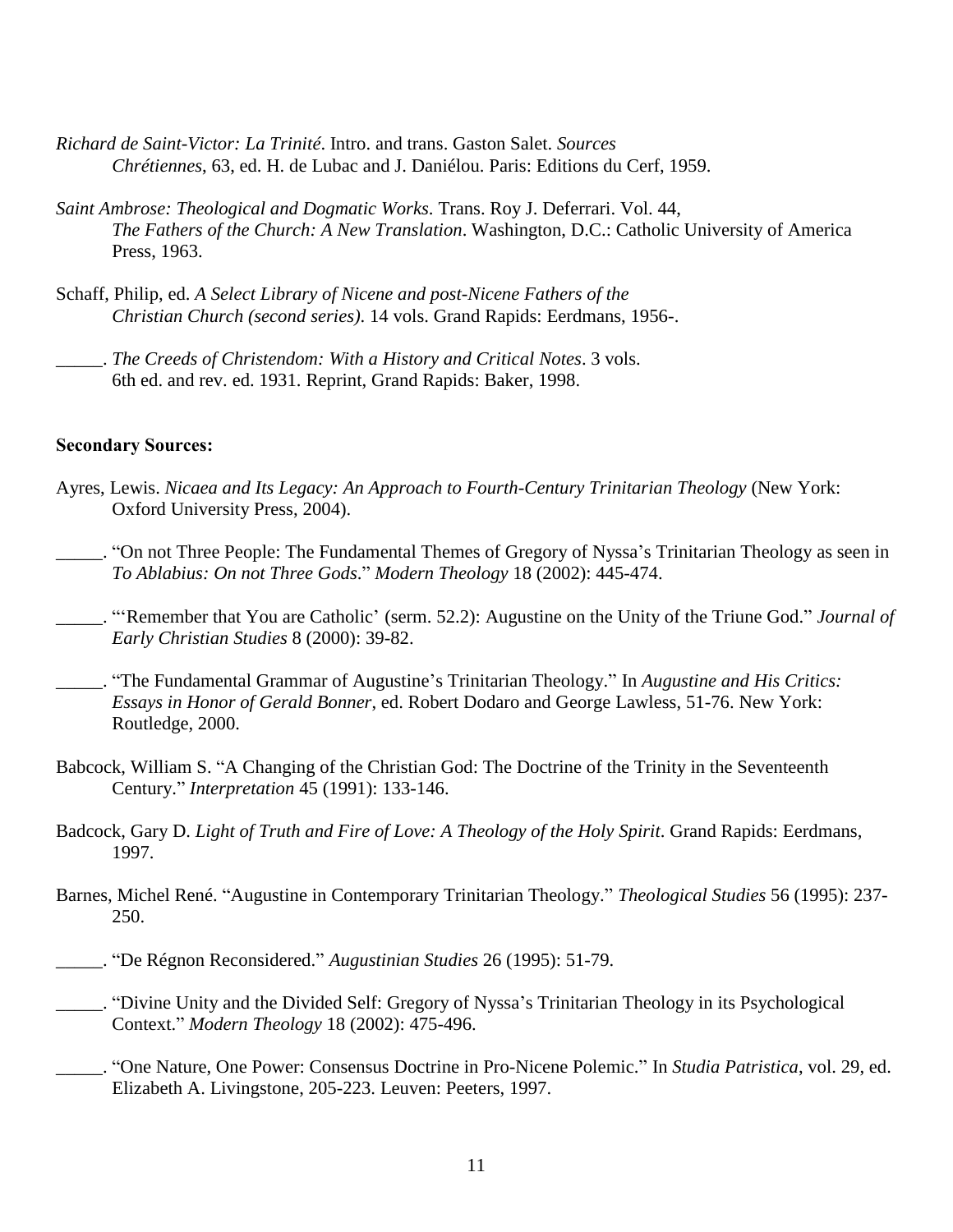- \_\_\_\_\_. *The Power of God: Δύναμις in Gregory of Nyssa's Trinitarian Theology*. Washington, D.C.: Catholic University of America Press, 2001.
- \_\_\_\_\_. "Rereading Augustine's Theology of the Trinity." In *The Trinity: An Interdisciplinary Symposium on the Trinity*, ed. Stephen T. Davis, Daniel Kendall, and Gerald O'Collins, 145-176. New York: Oxford University Press, 1999.
- Barth, Karl. *Church Dogmatics*. Trans. G. T. Thompson, et al. 5 vols. in 14. Edinburgh: T & T Clark, 1936- 1977.
- Boff, Leonardo. *Trinity and Society*. Trans. Paul Burns. Theology and Liberation Series. Maryknoll, N.Y.: Orbis Books, 1988.
- Bok, Nico den. *Communicating the Most High: A Systematic Study of Person and Trinity in the Theology of Richard of St. Victor (†1173)*. Bibliotheca Victorina, 7. Paris: Brepols, 1996.
- Brachtendorf, Johannes. "Der menschliche Geist als Bild des trinitarischen Gottes: Ähnlichkeiten und Unähnlichkeiten." In *Gott und sein Bild: Augustins "De Trinitate" im Spiegel gegenwärtiger Forschung*, ed. Johannes Brachtendorf. Paderborn: Ferdinand Schöningh, 2000.
- Brown, David. *The Divine Trinity*. La Salle, Ill.: Open Court, 1985.
- Butin, Philip W. *Revelation, Redemption, and Response: Calvin's Trinitarian Understanding of the Divine-Human Relationship*. New York: Oxford University Press, 1995.
- Clark, Mary T. "Augustine's Theology of the Trinity: Its Relevance." *Dionysius* 13 (1989): 71-84.
- \_\_\_\_\_. *Augustinian Personalism*. Ed. Robert P. Russell. The Saint Augustine Lecture Series, 1969. Villanova, Pa.: Villanova University Press, 1970.
- \_\_\_\_\_. "*De Trinitate*." In *The Cambridge Companion to Augustine*, ed. Eleonore Stump and Norman Kretzman, 91-102. New York: Cambridge University Press, 2001.
- \_\_\_\_\_. "The Trinity in Latin Christianity." In *Christian Spirituality: Origins to the Twelfth Century*, ed. Bernard McGinn and John Meyendorff, 276-290. World Spirituality: An Encyclopedic History of the Religious Quest, 16, gen. ed. Ewert Cousins. New York: Crossroad, 1985.
- Coakley, Sarah. "'Persons' in the 'Social' Doctrine of the Trinity: A Critique of Current Analytic Discussion." In *The Trinity: An Interdisciplinary Symposium on the Trinity*, ed. Stephen T. Davis, Daniel Kendall, and Gerald O'Collins, 123-144. New York: Oxford University Press, 1999.

Coffey, David. *Deus Trinitas: The Doctrine of the Triune God*. New York: Oxford University Press, 1999.

\_\_\_\_\_. *Grace: The Gift of the Holy Spirit*. Faith and Culture, 2, ed. Neil Brown. Manly, N.S.W., Australia: Catholic Institute of Sydney, 1979.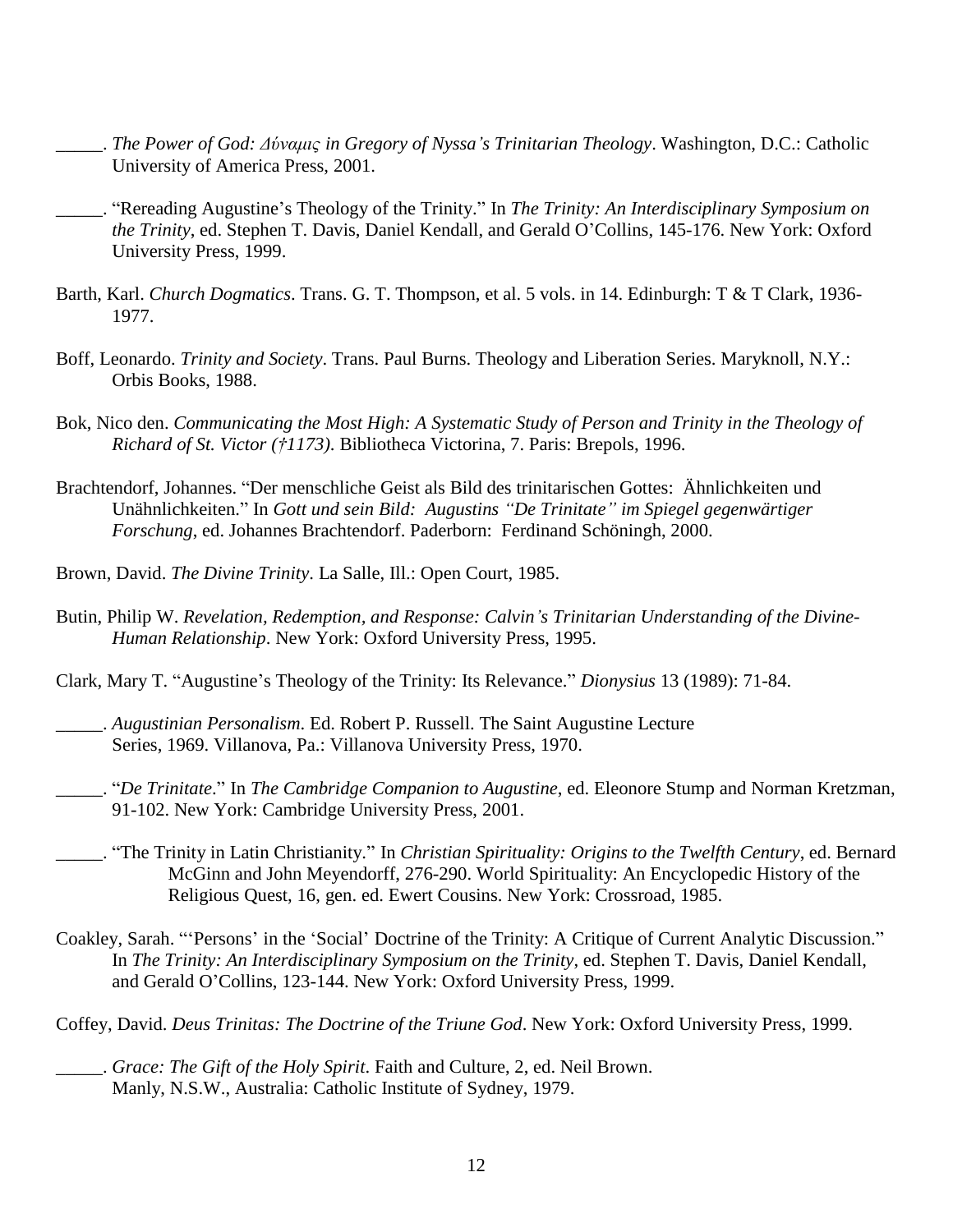- \_\_\_\_\_. "The Holy Spirit as the Mutual Love of the Father and the Son." *Theological Studies* 51 (1990): 193- 229.
- Congar, Yves M. J. *I Believe in the Holy Spirit*. 3 vols. Trans. David Smith. New York: Seabury, 1983.
- Cunningham, David S. "Trinitarian Theology since 1990." *Reviews in Religion and Theology* 4 (1995): 8-16.
- Fatula, Mary Ann. *The Holy Spirit: Unbounded Gift of Joy*. Collegeville, Minn.: Liturgical, 1998.
- Fortman, Edmund J. *The Triune God: A Historical Study of the Doctrine of the Trinity*. Philadelphia: Westminster, 1972.
- Gresham Jr., John L. "The Social Model of the Trinity and Its Critics." *Scottish Journal of Theology* 46 (1993): 325-343.
- Gunton, Colin. "Augustine, the Trinity, and the Theological Crisis in the West." *Scottish Journal of Theology* 43 (1990): 33-58.
- \_\_\_\_\_. "Being and Person: T. F. Torrance's Doctrine of God." In *The Promise of Trinitarian Theology: Theologians in Dialogue with T. F. Torrance*, ed. Elmer M. Colyer, 115-137. Lanham: Rowman and Littlefield, 2001.
- \_\_\_\_\_. *The Promise of Trinitarian Theology*. 2nd ed. Edinburgh: T & T Clark, 1997.
- Hall, Stuart G. *Doctrine and Practice in the Early Church*. Grand Rapids: Eerdmans, 1991.
- Hallamaa, Jaana. "The Concept of Person and God as Trinity of Persons." In *Philosophical Studies in Religion, Metaphysics, and Ethics: Essays in Honour of Heikki Kirjavainen*, ed. Timo Koistinen and Tommi Lehtonen, 140-159. Schriften der Luther-Agricola-Gesellschaft, 38. Helsinki: Luther-Agricola-Society, 1997.
- Hanson, Richard. "The Achievement of Orthodoxy in the Fourth Century AD." In *The Making of Orthodoxy*, ed. Rowan Williams, 142-156. Cambridge: Cambridge University Press, 1989.
- Hanson, R. P. C. *The Search for the Christian Doctrine of God: The Arian Controversy*. Edinburgh: T & T Clark, 1988.
- Harrison, Carol. *Augustine: Christian Truth and Fractured Humanity*. Christian Theology in Context. New York: Oxford University Press, 2000.
- Hart, David B. "The Mirror of the Infinite: Gregory of Nyssa on the *Vestigia Trinitatis*." *Modern Theology* 18 (2002): 541-561.

Hasker, William. "Tri-Unity," *The Journal of Religion* 50 (1970): 1-32.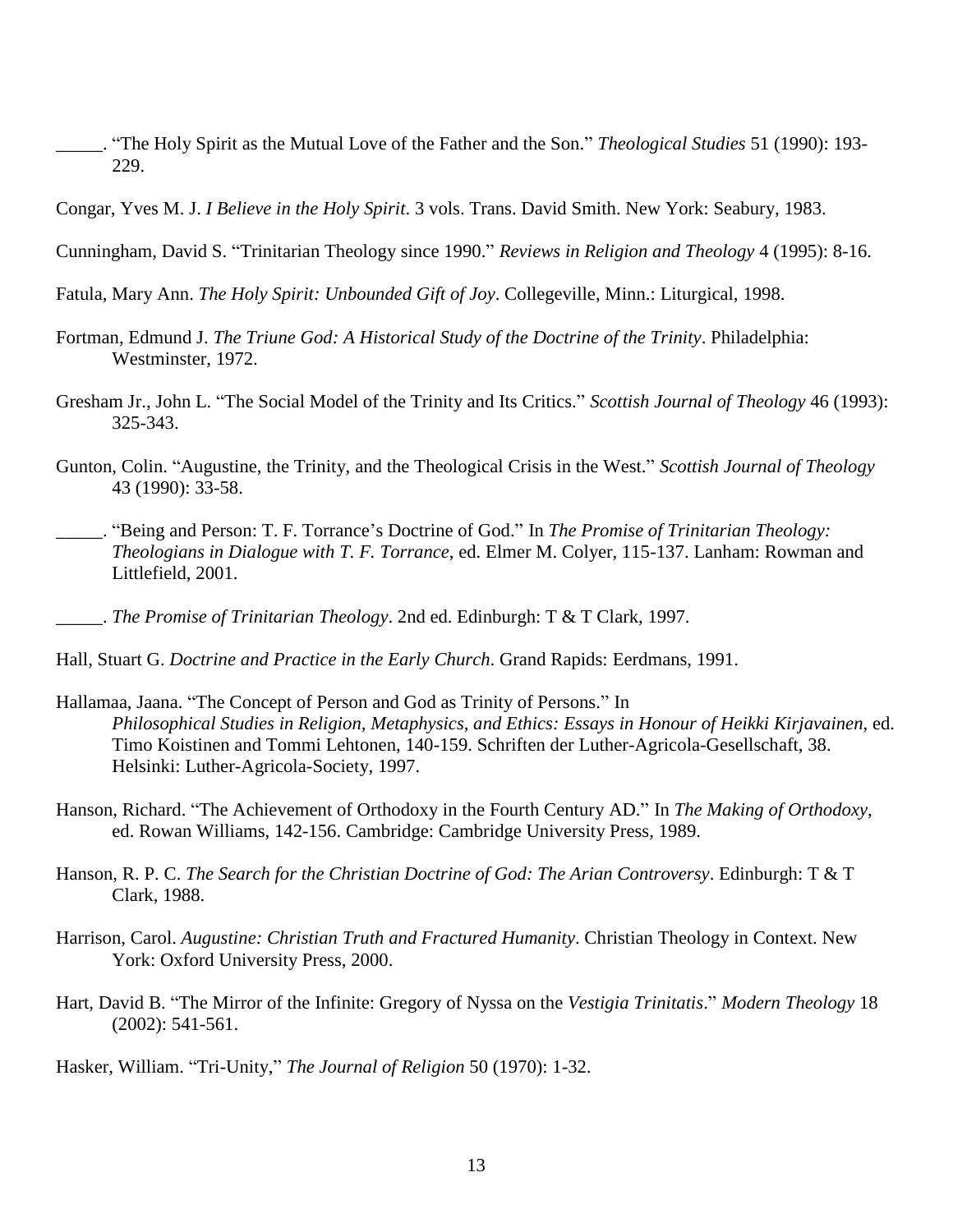- Hill, Edmund. "Augustine's Method in the *De Trinitate*: A Model for Text Books and Catechisms." In *Gott und sein Bild: Augustins "De Trinitate" im Spiegel gegenwärtiger Forschung*, ed. Johannes Brachtendorf, 29-37. Paderborn: Ferdinand Schöningh, 2000.
- \_\_\_\_\_. Introduction to *The Works of Saint Augustine: A Translation for the 21st Century*, part 1, vol. 5, ed. John E. Rotelle. Trans. Edmund Hill. Brooklyn: New City, 1991.
- \_\_\_\_\_. "Karl Rahner's 'Remarks on the Dogmatic Treatise *De Trinitate* and St. Augustine.'" *Augustinian Studies* 2 (1971): 67-80.
- \_\_\_\_\_. *The Mystery of the Trinity*. Introducing Catholic Theology, 4. London: Geoffrey Chapman, 1985.
- Hill, William J. *The Three-Personed God: The Trinity as a Mystery of Salvation*. Washington, D.C.: Catholic University of America Press, 1982.
- Hodgson, Leonard. *The Doctrine of the Trinity: Croall Lectures, 1942-1943*. New York: Charles Scribner's Sons, 1944.
- \_\_\_\_\_. "The Doctrine of the Trinity: Some Further Thoughts." *The Journal of Theological Studies* n.s. 5 (1954): 49-55.
- Holmes, Stephen R. *God of Grace and God of Glory: An Account of the Theology of Jonathan Edwards*. Grand Rapids: Eerdmans, 2001.
- Illingworth, J. R. *The Doctrine of the Trinity: Apologetically Considered*. London: Macmillan, 1907.
- Jenson, Robert. *The Triune Identity: God according to the Gospel*. Philadelphia: Fortress, 1982.
- Kannengiesser, Charles. *Arius and Athanasius: Two Alexandrian Theologians*. Collected Studies Series. Great Britain: Variorum, 1991.
- Kelly, J. N. D. *The Athanasian Creed: The Paddock Lectures for 1962-3*. New York: Harper and Row, 1964.
- LaCugna, Catherine Mowry. *God for Us: The Trinity and Christian Life*. New York: HarperCollins, 1991.
- Layman, C. Stephen. "Tritheism and the Trinity." *Faith and Philosophy* 5 (1988): 291-298.
- Leftow, Brian. "Anti Social Trinitarianism." In *The Trinity: An Interdisciplinary Symposium on the Trinity*, ed. Stephen T. Davis, Daniel Kendall, and Gerald O'Collins, 203-249. New York: Oxford University Press, 1999.

Lossky, Vladimir. *Essai sur la théologie mystique de l'Eglise d'Orient*. Paris: 1944.

\_\_\_\_\_. *In the Image and Likeness of God*. Ed. John E. Erickson and Thomas E. Bird. Crestwood, N.Y.: St. Vladimir's Seminary Press, 1985.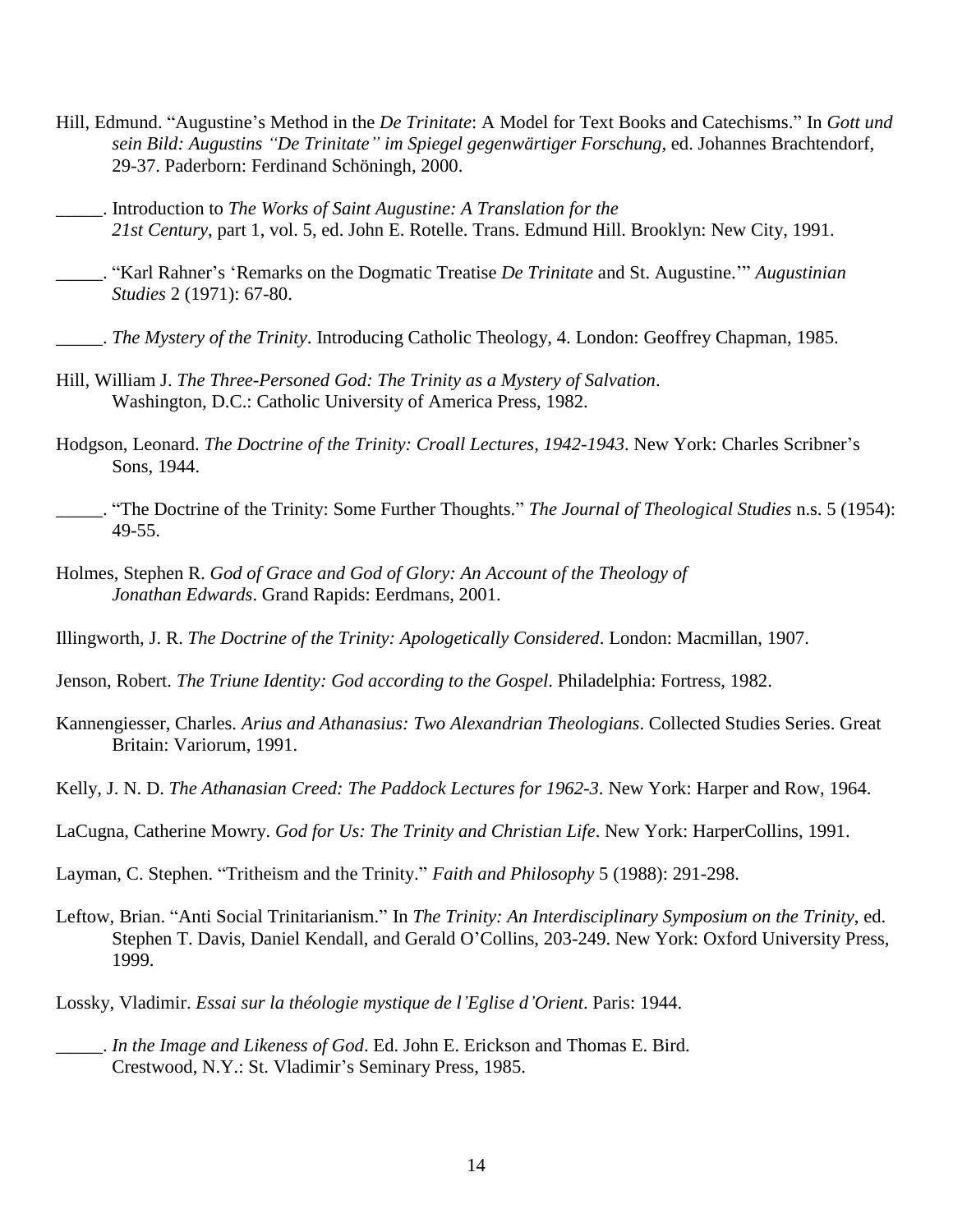\_\_\_\_\_. *The Mystical Theology of the Eastern Church*. Crestwood, N.Y.: St. Vladimir's Seminary Press, 1976.

Lowry, Charles. *The Trinity and Christian Devotion*. New York: Harper & Brothers, 1946.

- Luibhéid, Colm. *Eusebius of Caesarea and the Arian Crisis*. Ireland: Officina Typographica, Irish Academic Press, 1981.
- \_\_\_\_\_. *The Council of Nicea*. Ireland: Officina Typographica, Galway University Press, 1982.
- Marsh, Thomas A. *The Triune God: A Biblical, Historical, and Theological Study*. Blackrock, Dublin: Columbia, 1994.
- McKenna, Stephen. Introduction to *De Trinitate*: *St. Augustine: The Trinity*. Trans. Stephen McKenna. Vol. 45, *The Fathers of the Church: A New Translation*. Washington, D.C.: Catholic University of America Press, 1963.
- Merriell, D. Juvenal. *To the Image of the Trinity: A Study in the Development of Aquinas' Teaching*. Studies and Texts, 96. Toronto: Pontifical Institute of Mediaeval Studies, 1990.
- Moltmann, Jürgen. *The Trinity and the Kingdom: The Doctrine of God*. Trans. Margaret Kohl. San Francisco: Harper & Row, 1981.
- \_\_\_\_\_. *Trinität und Reich Gottes: zur Gotteslehre*. München: Kaiser, 1980.
- Muller, Earl. "The Dynamic of Augustine's *De Trinitate*: A Response to a Recent Characterization." *Augustinian Studies* 26 (1995): 65-91.
- O'Collins, Gerald. *The Tripersonal God: Understanding and Interpreting the Trinity*. New York: Paulist, 1999.
- Plantinga, Jr., Cornelius. "Gregory of Nyssa and the Social Analogy of the Trinity." *The Thomist* 50 (1986): 325-352.
- \_\_\_\_\_. "Social Trinity and Tritheism." In *Trinity, Incarnation, and Atonement: Philosophical and Theological Essays*. Library of Religious Philosophy, ed. Ronald J. Feenstra and Cornelius Plantinga Jr., 21-47. Vol. 1. Notre Dame, Ind.: University of Notre Dame Press, 1989.
- \_\_\_\_\_. "The Fourth Gospel as Trinitarian Source Then and Now." In *Biblical Hermeneutics in Historical Perspective: Studies in Honor of Karlfried Froehlich on His Sixtieth Birthday*, ed. Mark S. Burrows and Paul Rorem, 303-321. Grand Rapids: Eerdmans, 1991.
- \_\_\_\_\_. "The Threeness/Oneness Problem of the Trinity." *Calvin Theological Journal* 23 (1988): 37-53.
- Plantinga Pauw, Amy. "'Heaven is a World of Love': Edwards on Heaven and the Trinity." *Calvin Theological Journal* 30 (1995): 392-401.

Ratzinger, Joseph. "The Holy Spirit as *Communio*: Concerning the Relationship of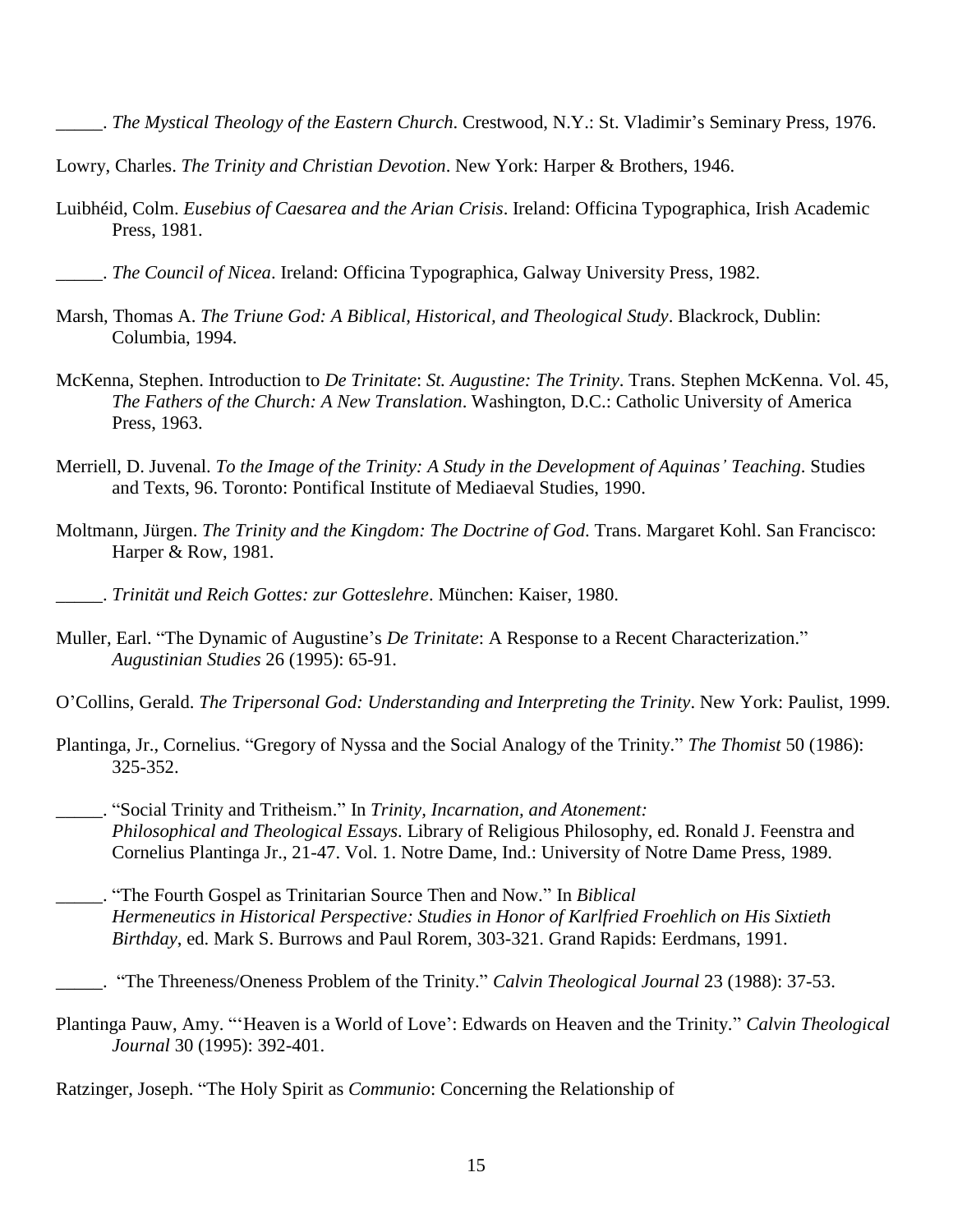Pneumatology and Spirituality in Augustine." *Communio* 25 (1998): 324-339; translation of Ratzinger, "Lo Spirito Santo come communio." In *La riscoperta dello Spirito*, 251-267. Milan: Jaca Book, 1977.

- Régnon, Theodore de. *Études de théologie positive sur la Sainté Trinité*. Four volumes bound as three. Paris: Victor Retaux, 1892/1898.
- Rist, John M. "Basil's 'Neoplatonism': Its Background and Nature." In *Basil of Caesarea: Christian, Humanist, Ascetic: A Sixteen-Hundredth Anniversary Symposium*, ed. Paul J. Fedwick, 137-220. Toronto: Pontifical Institute of Mediaeval Studies, 1981.
- Rogers, Katherin. "The Traditional Doctrine of Divine Simplicity." *Religious Studies* 32 (1996): 165-186.
- Rusch, William G. Introduction to *The Trinitarian Controversy*. Sources of Early Christian Thought. Philadelphia: Fortress, 1980.
- Schwöbel, Christoph. Introduction to *Trinitarian Theology Today: Essays on Divine Being and Act*, ed. C hristoph Schwöbel. Edinburgh: T & T Clark, 1995. Smith, Timothy L. *Thomas Aquinas' Trinitarian Theology: A Study in Theological Method*. Washington, D.C.: The Catholic University of America Press, 2003.
- Studebaker, Steven M. "Integrating Pneumatology and Christology: A Trinitarian Modification of Clark H. Pinnock's Spirit Christology." *Pneuma: The Journal of the Society for Pentecostal Studies* 27 (2006): 5- 20.
- \_\_\_\_\_. "Jonathan Edwards' Social *Augustinian* Trinitarianism: An Alternative to a Recent Trend." *Scottish Journal of Theology* 56 (2003): 268-85.
- \_\_\_\_\_. "Supreme Harmony or Supreme Disharmony? An Analysis of Amy Plantinga Pauw's '*The Supreme Harmony of All': The Trinitarian Theology of Jonathan Edwards*." Article Review for *Scottish Journal of Theology* 57 (2004): 479-485. \*Her response to my essay is published after mine in the same volume.
- Studer, Basil. *The Grace of Christ and the Grace of God in Augustine of Hippo: Christocentrism or Theocentrism?* Trans. Matthew J. O'Connell. Collegeville, Minn.: Liturgical Press, 1997.
- Tercescu, Lucian. "'Person' versus 'Individual', and other Modern Misreadings of Gregroy of Nyssa." *Modern Theology* 18 (2002): 527-539.
- Thiel, Udo. "The Trinity and Human Personal Identity." In *English Philosophy in the Age of Locke*, ed. M. A. Stewart, 217-243. Oxford Studies in the History of Philosophy, 3. Oxford: Clarendon, 2000.
- Thompson, Thomas. "Trinitarianism Today: Doctrinal Renaissance, Ethical Relevance, Social Redolence." *Calvin Theological Journal* 32 (1997): 9-42.
- Weber, Richard M. "The Trinitarian Theology of Jonathan Edwards: An Investigation of Charges against Its Orthodoxy." *Journal of the Evangelical Theological Society* 44 (2001): 297-318.
- Wedeking, Gary. "Locke on Personal Identity and the Trinity Controversy of the 1690s." *Dialogue* 29 (1990): 163-188.